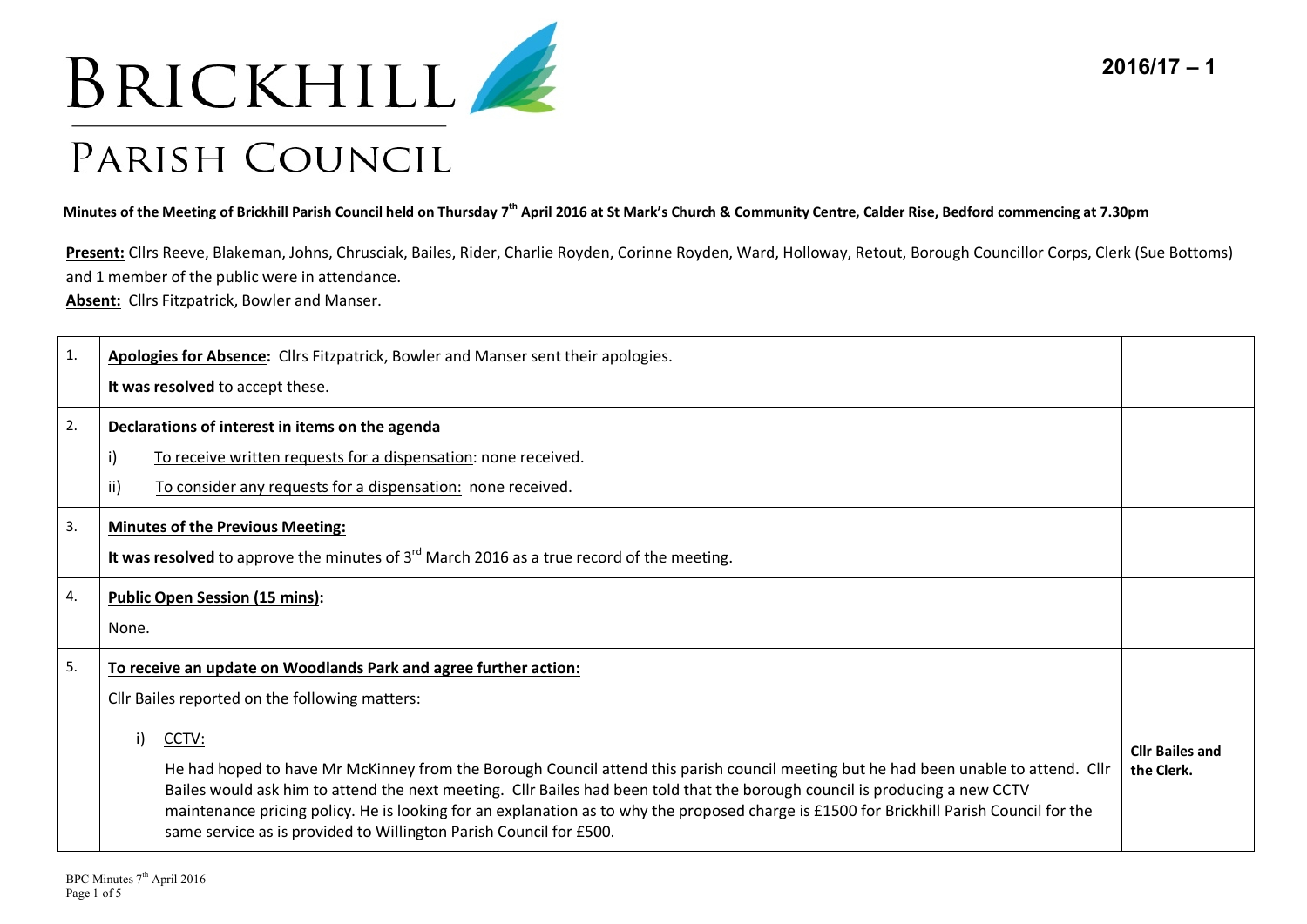|    | ii)<br><b>Inconsiderate Parking:</b>                                                                                                                                                                                                                                                                                                                                                                                                                                                                                                                                                                                                                                                                                                                                                                          |                    |
|----|---------------------------------------------------------------------------------------------------------------------------------------------------------------------------------------------------------------------------------------------------------------------------------------------------------------------------------------------------------------------------------------------------------------------------------------------------------------------------------------------------------------------------------------------------------------------------------------------------------------------------------------------------------------------------------------------------------------------------------------------------------------------------------------------------------------|--------------------|
|    | Cllr Bailes said that the recent fire on Woodlands Park raised the concern that parking in parts of the estate delayed access to the fire brigade. Cllr<br>Moon said that the fire brigade had said that parking had not on that occasion affected their attending the emergency call. Fortunately on this<br>occasion there had not been a tragic outcome but it could have been much more serious.                                                                                                                                                                                                                                                                                                                                                                                                          |                    |
|    | Following discussion it was resolved to wait for the double yellow lines at junctions which would be in place quite soon and to monitor parking and<br>iii)<br>traffic issues on the stretch of Ashmead Road from the bridleway to the junction with Laxton Way. Cllr Bailes would draft a letter for the Clerk to send<br>to the emergency services regarding availability of access via the emergency barrier at Westrope Way. Cllr Bailes was thanked for his report.                                                                                                                                                                                                                                                                                                                                      |                    |
| 6. | To consider boundary signage and agree action:                                                                                                                                                                                                                                                                                                                                                                                                                                                                                                                                                                                                                                                                                                                                                                | <b>Cllr Manser</b> |
|    | At the March meeting, it had been agreed that Cllr Manser would photograph each possible location to enable consideration to be given to the style of signage<br>suitable.                                                                                                                                                                                                                                                                                                                                                                                                                                                                                                                                                                                                                                    |                    |
|    | It was resolved to carry this item forward to the May meeting in order that Cllr Manser (who was not present at this meeting) could have the opportunity to<br>take and circulate the photographs.                                                                                                                                                                                                                                                                                                                                                                                                                                                                                                                                                                                                            |                    |
| 7. | To receive an update re: the St Thomas More School Travel Plan:                                                                                                                                                                                                                                                                                                                                                                                                                                                                                                                                                                                                                                                                                                                                               |                    |
|    | Cllr Blakeman gave an update on his meeting in March with the Deputy Head of the school and was pleased to see the action she had taken to date in<br>addressing the issues. In the light of this it was disappointing that there had been no response to the e-mails he had sent on behalf of the parish council in<br>October 2015 and January 2016. With regards buses, the school had addressed a number of issues. It had been noted that the bus provided had not always<br>been a double decker and the bus was now encouraged to go into the school grounds and use the turning circle in order to avoid children having to leave and<br>access the service on a busy road. There were plans for a residents meeting in the Summer Term. Cycling training provision in the school was being reviewed. |                    |
|    | It was resolved to monitor the situation. Cllr Blakeman was thanked for his report.                                                                                                                                                                                                                                                                                                                                                                                                                                                                                                                                                                                                                                                                                                                           |                    |
| 8. | To decide a policy regarding what literature goes on the noticeboards and website:                                                                                                                                                                                                                                                                                                                                                                                                                                                                                                                                                                                                                                                                                                                            | <b>Clerk</b>       |
|    | The Clerk explained the current procedure by which she and the Assistant Clerk decide what goes on the boards/website. Essentially parish council<br>information takes precedent, then charitable and group events within the parish. Businesses are not advertised but encouraged to put in advertisements in<br><b>Brickhill News.</b>                                                                                                                                                                                                                                                                                                                                                                                                                                                                      |                    |
|    | It was resolved that the Clerk seek to establish whether any other parishes have policies in place on this matter.                                                                                                                                                                                                                                                                                                                                                                                                                                                                                                                                                                                                                                                                                            |                    |
| 9. | To understand the relationship between Brickhill Parish Council and Brickhill Community Association:                                                                                                                                                                                                                                                                                                                                                                                                                                                                                                                                                                                                                                                                                                          | Cllr Ward, the     |
|    | Mr Stuart Green attended from the Brickhill Community Association and gave some of the background to the formation of the Association and the later<br>relationship with Brickhill Parish Council.                                                                                                                                                                                                                                                                                                                                                                                                                                                                                                                                                                                                            | Clerk              |
|    | Following discussion, it was resolved that a working group consisting of Cllr Ward and the Parish Clerk, Sue Bottoms, Mr Green and Sue Stewart, Centre<br>Manager should meet to examine the relationship and the existing agreement and update it as a policy document.                                                                                                                                                                                                                                                                                                                                                                                                                                                                                                                                      |                    |
|    |                                                                                                                                                                                                                                                                                                                                                                                                                                                                                                                                                                                                                                                                                                                                                                                                               |                    |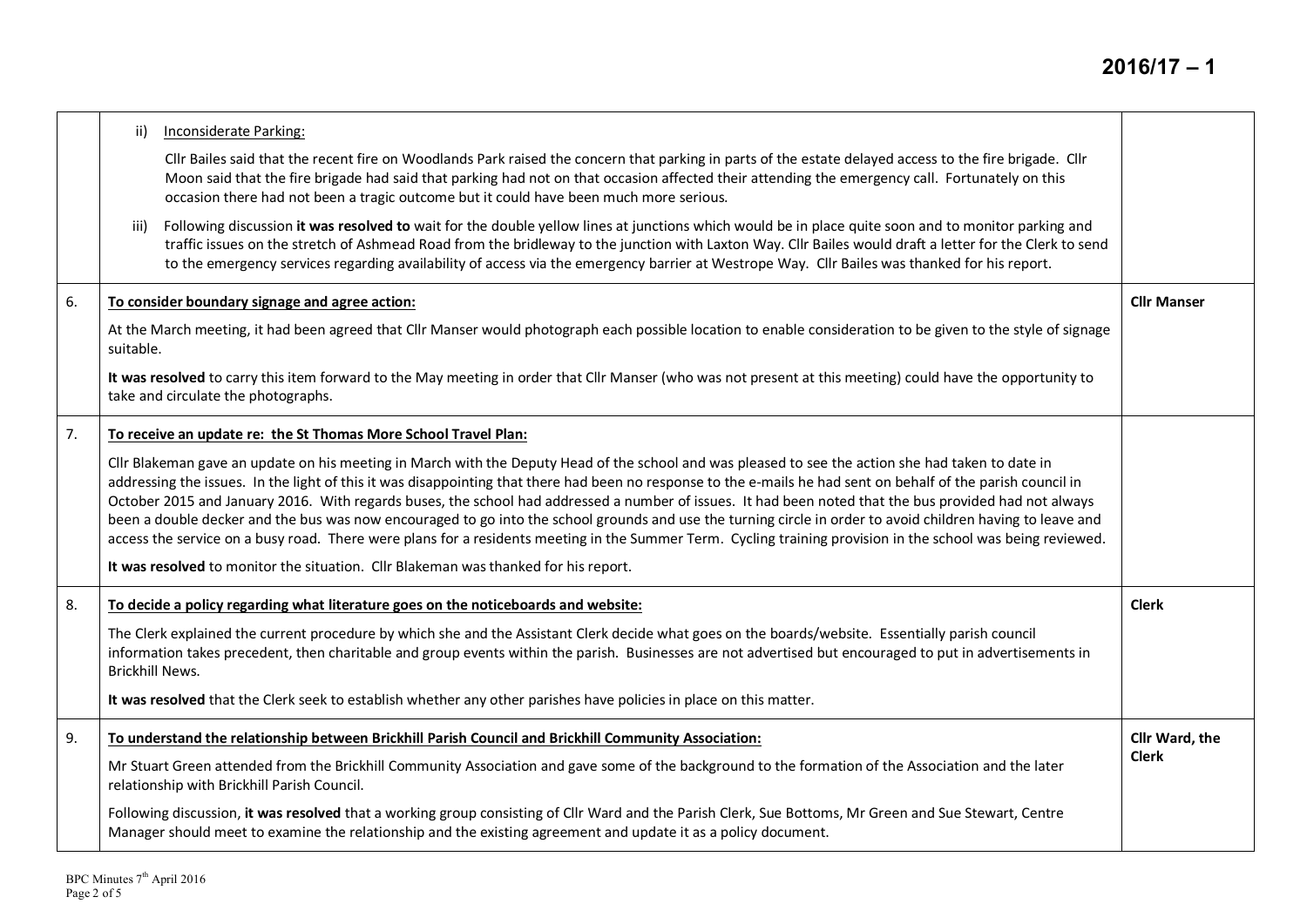## 10. **Financial Matters:**

i) To approve bank reconciliations and any accounts for payment:

| <b>Payee Name</b>                 | Reference             | <b>Amount Paid</b> |          | <b>Transaction Detail</b>      |  |
|-----------------------------------|-----------------------|--------------------|----------|--------------------------------|--|
| J Barrow                          | BACS 91               | £                  | 60.00    | Delivery of Newsletters        |  |
| S Chilvers                        | BACS <sub>92</sub>    | £                  | 47.50    | <b>PAT Testing</b>             |  |
| <b>Bedford Borough Council</b>    | DD                    | ${\bf f}$          | 3,291.25 | Salaries March                 |  |
| John O Connor                     | BACS <sub>94</sub>    | £                  | 1,080.00 | <b>Pitch Marking</b>           |  |
| Anglian Water                     | BACS 95               | £                  | 30.07    | <b>Water Charges</b>           |  |
| Sport Support                     | BACS 96               | £                  | 420.00   | <b>Easter Activities</b>       |  |
| Viking                            | BACS 97               | £                  | 108.00   | Stamps                         |  |
| Viking                            | BACS 97A              | £                  | 131.84   | Stationery                     |  |
| <b>NSYS</b>                       | BACS <sub>98</sub>    | £                  | 550.61   | <b>Website Maintenance</b>     |  |
| Odin Events Booking Form          | <b>BACS 102</b>       | £                  | 180.00   | Deposit for equipment          |  |
| iThink Telecom                    | DD                    | £                  | 16.56    | Telephone charges              |  |
| Shaun Reilly                      | BACS <sub>99</sub>    | £                  | 242.00   | Allotment clearance            |  |
| Alison Southern                   | <b>BACS 100</b>       | £                  | 100.00   | <b>Gardening Competition</b>   |  |
| Highline Adventure                | <b>BACS 101</b>       | £                  | 172.50   | Deposit for GOTG equip         |  |
| <b>Brickhill Community Centre</b> | 1148                  | £                  | 540.00   | Refund purchase extraction fan |  |
| St Marks Church Community Cent    | 1147                  | $\mathbf f$        | 33.75    | Hall hire                      |  |
| <b>DRG Arbor Services</b>         | <b>BACS 103</b>       | ${\bf f}$          | 480.00   | Tree Work Waveney Green        |  |
|                                   | <b>Total Payments</b> | £                  | 7,484.08 |                                |  |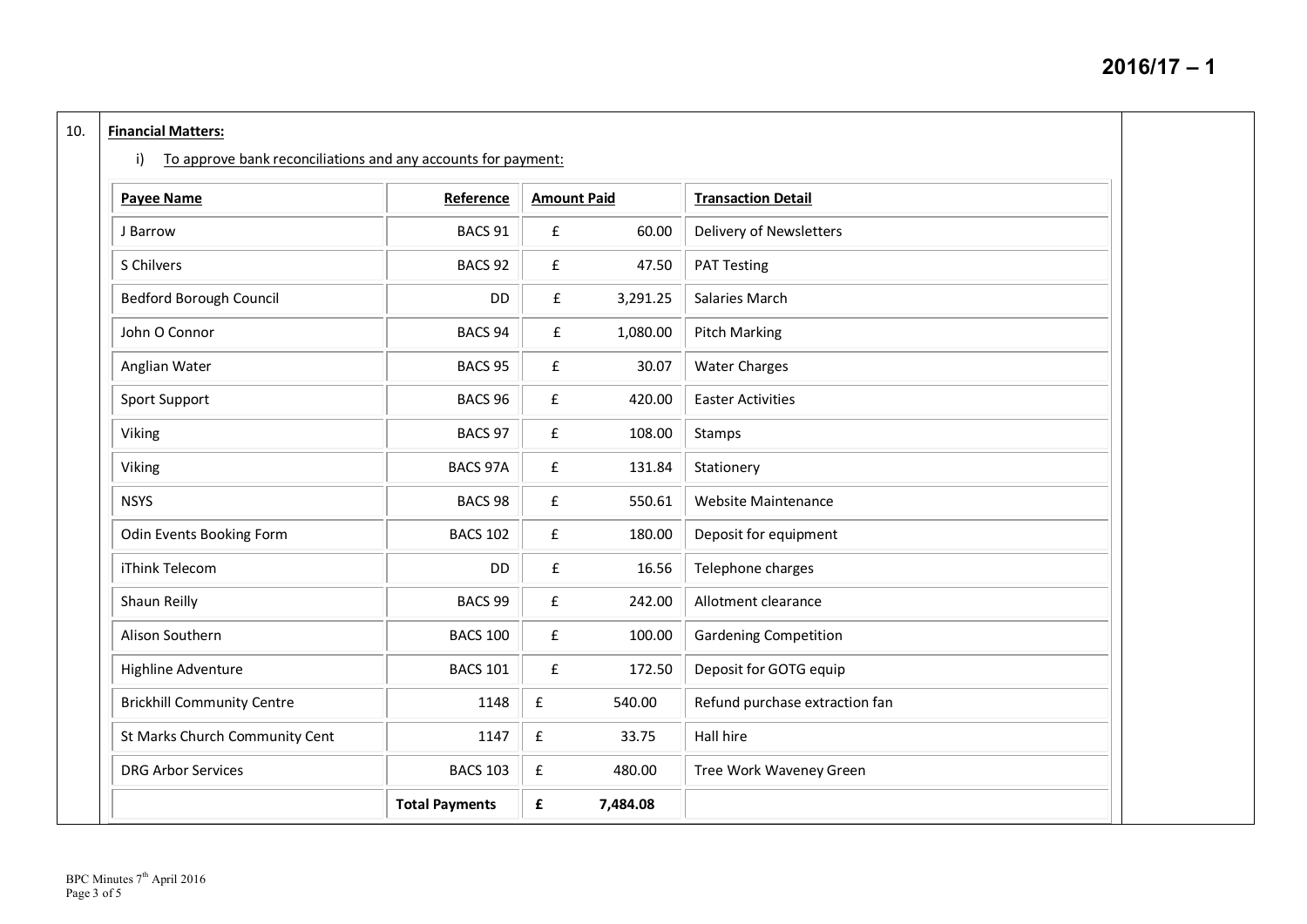|     | To consider a request from the Community Safety Forum for 2 speed activated warning signs on Brickhill Drive and agree action: It was proposed by<br>ii)<br>Cllr Chrusciak and seconded by Cllr C Royden and agreed by the parish council that the council should exceed the existing budget provision and<br>purchase two signs for the area of Brickhill Drive from the roundabout at Linnet Way and the Pilgrims School. The cost would be £3000 per sign. The<br>exact locations to be agreed.<br>To consider the finance request from Brickhill Lower School and agree action: It was resolved to grant £1000 towards the project.<br>iii)<br>To review the Financial Regulations and agree action: These were moved to the next meeting.<br>iv)<br>To note increase in S137 from £7.36 to £7.42 for 2016-17: This was noted.<br>v) |                    |
|-----|------------------------------------------------------------------------------------------------------------------------------------------------------------------------------------------------------------------------------------------------------------------------------------------------------------------------------------------------------------------------------------------------------------------------------------------------------------------------------------------------------------------------------------------------------------------------------------------------------------------------------------------------------------------------------------------------------------------------------------------------------------------------------------------------------------------------------------------|--------------------|
| 11. | To receive an update on Gathering On The Green 2016:                                                                                                                                                                                                                                                                                                                                                                                                                                                                                                                                                                                                                                                                                                                                                                                     |                    |
|     | The Clerk read out a report prepared by the Assistant Clerk, Alison Southern. The organisation of the event was well underway. Due to a double booking by<br>our usual provider, there will be two new attractions, namely The Cave and the Spider Mountain.                                                                                                                                                                                                                                                                                                                                                                                                                                                                                                                                                                             |                    |
|     | St Mark's have kindly provided their marquee and Messy Church will be attending. All the other usual activities and services will be provided.                                                                                                                                                                                                                                                                                                                                                                                                                                                                                                                                                                                                                                                                                           |                    |
|     | Parish Councillors are kindly asked to volunteer to help on the day especially first thing in the morning and towards the end of the event.                                                                                                                                                                                                                                                                                                                                                                                                                                                                                                                                                                                                                                                                                              |                    |
| 12. | To consider a request by Brickhill Lower School PTA to hold a car boot sale on Waveney Green:                                                                                                                                                                                                                                                                                                                                                                                                                                                                                                                                                                                                                                                                                                                                            |                    |
|     | It was resolved not to allow this as it would set a precedent for other groups to seek to use the green and also it was felt that the school had a green area of its<br>own on which this event could be held.                                                                                                                                                                                                                                                                                                                                                                                                                                                                                                                                                                                                                           |                    |
| 13. | To receive a report from the Borough Councillors:                                                                                                                                                                                                                                                                                                                                                                                                                                                                                                                                                                                                                                                                                                                                                                                        |                    |
|     | Cllr Corps had nothing new to report.                                                                                                                                                                                                                                                                                                                                                                                                                                                                                                                                                                                                                                                                                                                                                                                                    |                    |
|     | Cllr Royden said that work was underway on the Rooksmead Pond and work for the electric supply had gone out to tender. Trees had been and were being<br>planted around Brickhill. It was sad to hear that one in Avon Drive had already been damaged. Efforts are being made in liaison with Brickhill Lower School to<br>tackle parking on the zigzags and double yellow lines outside the school. The broken glass around the bottle bank at Avon Drive had been cleaned up by the<br>borough council's environmental team.                                                                                                                                                                                                                                                                                                            |                    |
|     | There was no firm date on the opening of the new link road. £500 from ward funds was going towards the cost of rectifying the muddy section of path<br>between Carron Road and Grenadier Close. The work was currently being costed by the borough council and the parish council would be asked to contribute.                                                                                                                                                                                                                                                                                                                                                                                                                                                                                                                          |                    |
|     | The problem of dog fouling continued, the recently installed mobile cameras had failed to identify any culprits. The council was reliant on offenders being<br>identify and reported. New powers were coming into effect in May which might help the borough council deal with the problem.                                                                                                                                                                                                                                                                                                                                                                                                                                                                                                                                              | <b>Cllr Royden</b> |
|     | Cllr Ward asked if a by-law could be introduced to prevent large lorries parking in residential areas overnight as this was a problem in Curlew Crescent. Cllr<br>Royden said he was unaware of such a by-law but would investigate.                                                                                                                                                                                                                                                                                                                                                                                                                                                                                                                                                                                                     |                    |